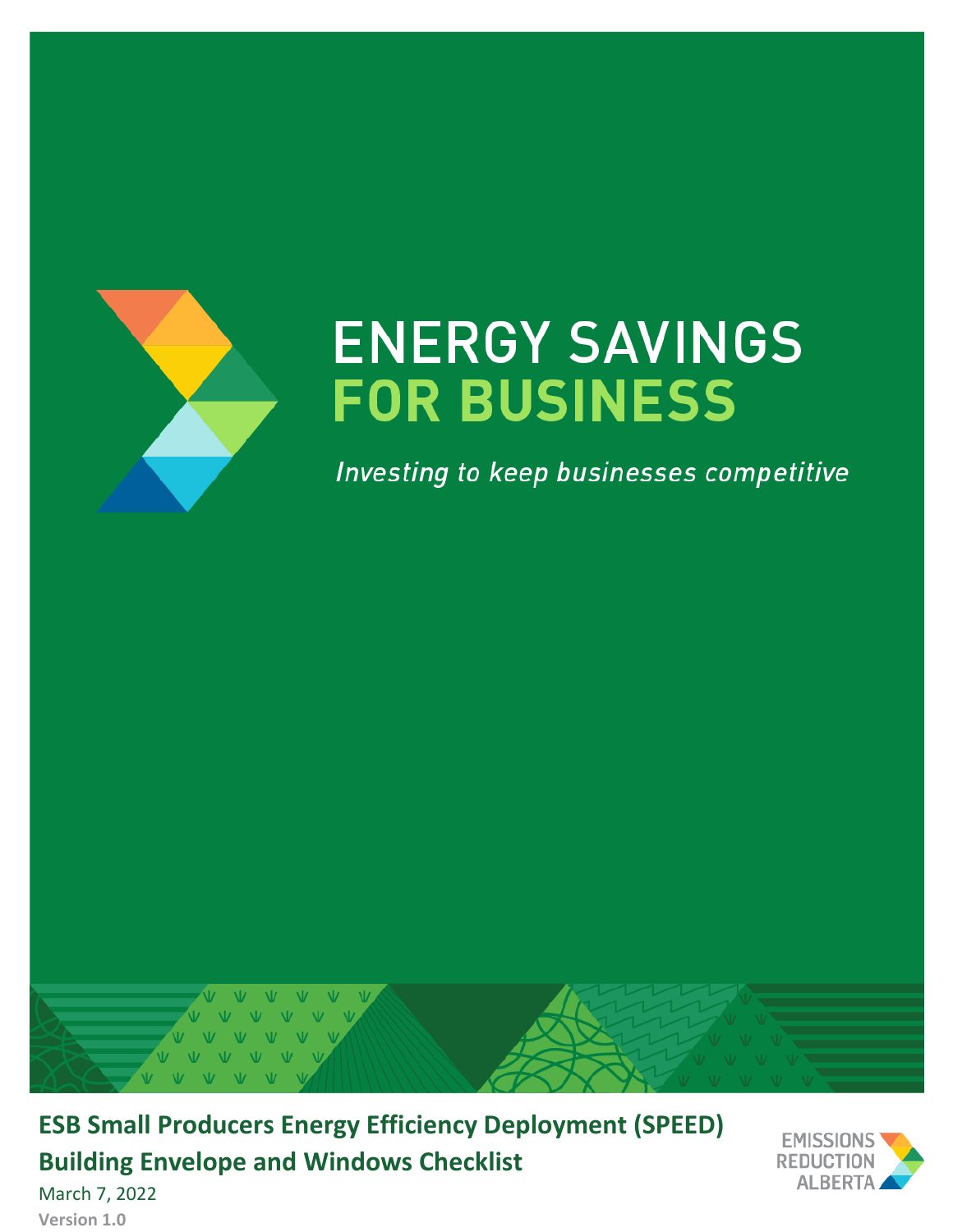## **Table of Contents**

| STEP 5 OF PRE-PROJECT APPLICATION: ALL BUILDING ENVELOPE AND WINDOWS MEASURES8 |  |
|--------------------------------------------------------------------------------|--|
|                                                                                |  |
|                                                                                |  |

V V V V V V V  $V$   $V$   $V$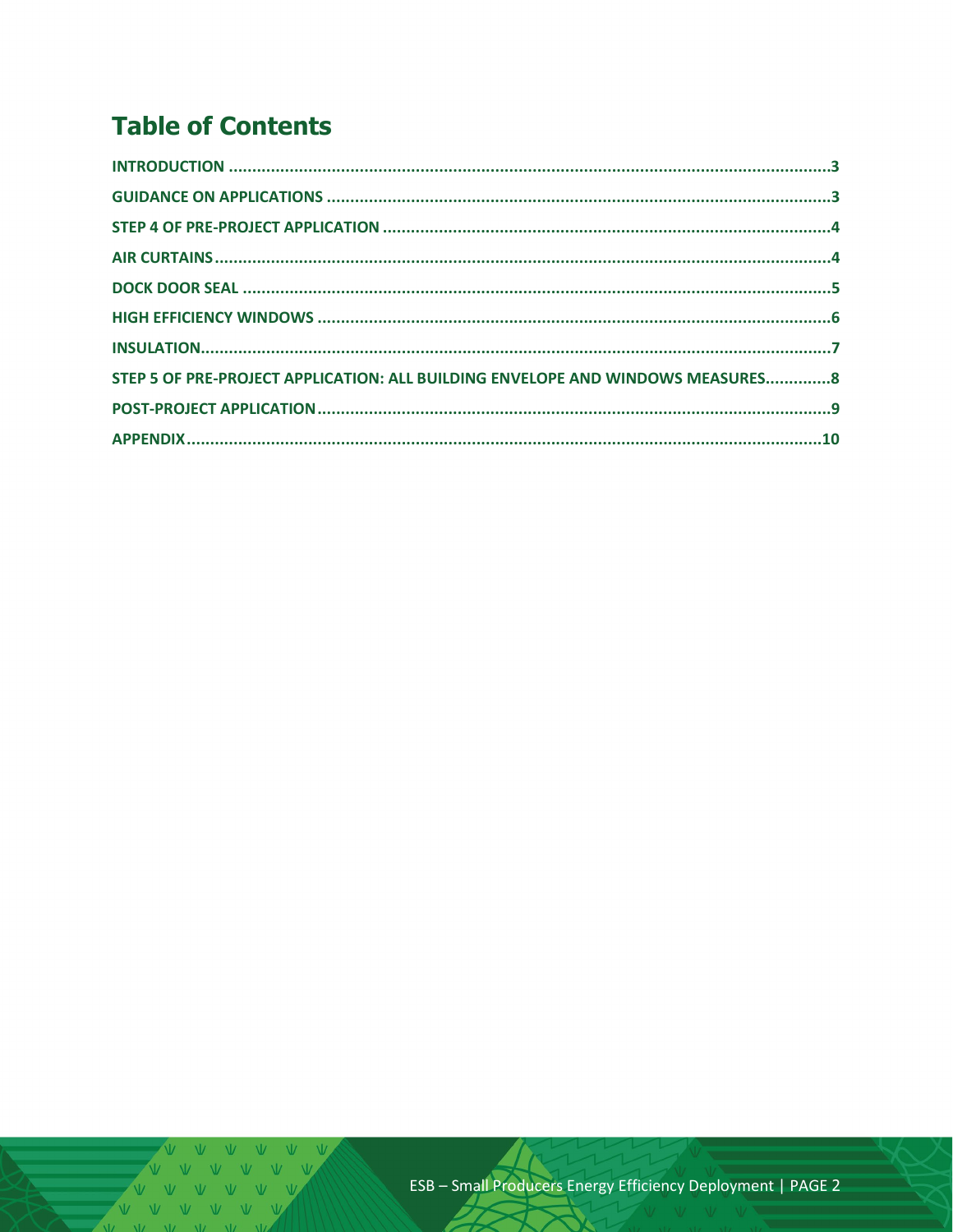#### <span id="page-2-0"></span>**INTRODUCTION**

This document is intended as a guide to support the submission of accurate and complete Building Envelope and Windows project applications. All applicants with Building Envelope and Windows should ensure the application meets the SPEED Eligibility Requirements set out in the Participant Terms and Conditions, Contractor Code of Conduct and Eligible Measures List. The applicant must submit the requested documentation and answer the questions contained within this document.

This checklist includes guidance for what needs to be entered in each input field at Step 4 and Step 5 of the Application process. Step 5 specifically describes which documents need to be uploaded and their purpose.

#### <span id="page-2-1"></span>**GUIDANCE ON APPLICATIONS**

The following sections provide guidance on Building Envelope and Windows applications, ensuring that they are complete, accurate and comprehensive.

The applicant and/or contractor will also need to provide the following information in Step 4 and Step 5 of the application submission, as further described in the tables below.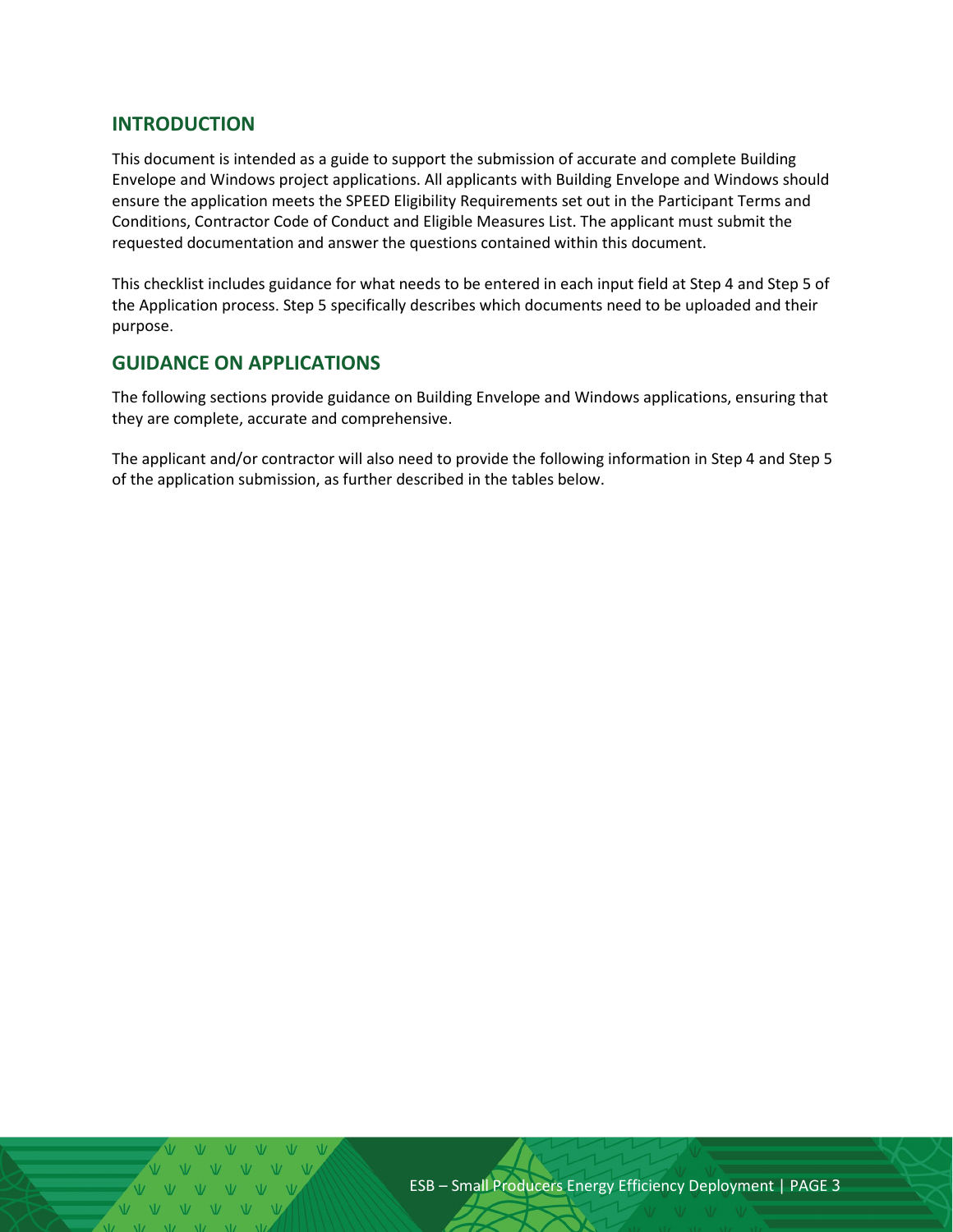## <span id="page-3-0"></span>**STEP 4 OF PRE-PROJECT APPLICATION**

#### <span id="page-3-1"></span>**AIR CURTAINS**

- Air Curtains Overhead / Shipping Doors
- Air Curtains Pedestrian Doors

| <b>Field</b>                          | <b>What to Enter</b>              | <b>How Data or Input Provided is</b><br><b>Used</b> |  |
|---------------------------------------|-----------------------------------|-----------------------------------------------------|--|
| Quantity                              | Enter the number of measures      | • Used to calculate                                 |  |
|                                       | being installed.                  | eligible incentive.                                 |  |
|                                       |                                   | • Post-project QA/QC.                               |  |
|                                       |                                   |                                                     |  |
| <b>Specification Sheet</b>            | Upload the specification sheet    | • Post-project QA/QC.                               |  |
|                                       | for the measure.                  |                                                     |  |
|                                       | Indicate/circle which specific    |                                                     |  |
|                                       | equipment is being used for the   |                                                     |  |
|                                       | project.                          |                                                     |  |
| Height covered by Air Curtain         | Enter height covered by air       | • Calculate incentive cap.                          |  |
| (feet)                                | curtain in feet.                  | • Post-project QA/QC.                               |  |
| Width covered by Air Curtain          | Enter width covered by air        | • Calculate incentive cap.                          |  |
| (feet)                                | curtain in feet.                  | • Post-project QA/QC.                               |  |
| <b>Equipment &amp; Material Costs</b> | Enter equipment and material      | • Calculate incentive cap.                          |  |
|                                       | costs as indicated on the invoice | • Post-project QA/QC.                               |  |
|                                       | / final quote.                    |                                                     |  |
| Labour Cost                           | Enter labour costs as indicated   | • Calculate incentive cap.                          |  |
|                                       | on the invoice / final quote.     | • Post-project QA/QC.                               |  |
| Design Cost                           | Enter design costs and include    | • Calculate incentive cap.                          |  |
|                                       | all other costs as indicated on   | • Post-project QA/QC.                               |  |
|                                       | the invoice / final quote.        |                                                     |  |

V V V VVVV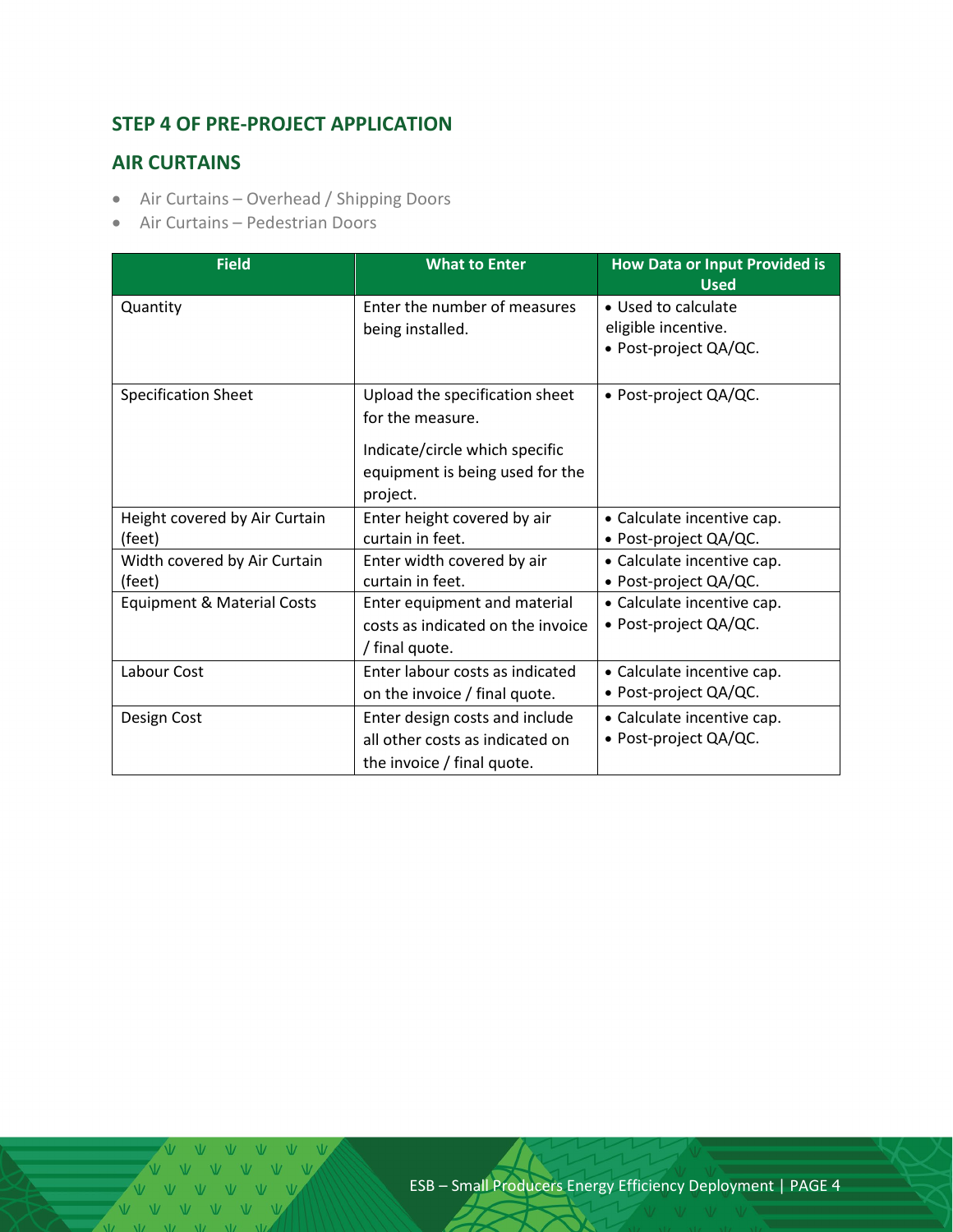## <span id="page-4-0"></span>**DOCK DOOR SEAL**

- Dock Door Seal Compression Seal
- Dock Door Seal Shelter Seal

| <b>Field</b>                          | <b>What to Enter</b>              | <b>How Data or Input Provided is</b><br><b>Used</b> |  |
|---------------------------------------|-----------------------------------|-----------------------------------------------------|--|
| Quantity                              | Enter the number of measures      | • Used to calculate                                 |  |
|                                       | being installed.                  | eligible incentive.                                 |  |
|                                       |                                   | • Post-project QA/QC.                               |  |
| <b>Specification Sheet</b>            | Upload the specification sheet    | • Post-project QA/QC.                               |  |
|                                       | for the measure.                  |                                                     |  |
|                                       | Indicate/circle which specific    |                                                     |  |
|                                       | equipment is being used for the   |                                                     |  |
|                                       | project.                          |                                                     |  |
| Height of Opening covered by          | Enter height of opening covered   | • Calculate incentive cap.                          |  |
| Seal (sq ft)                          | by the seal in square footage.    | • Post-project QA/QC.                               |  |
| Width of Opening covered by           | Enter width of opening covered    | • Calculate incentive cap.                          |  |
| Seal (sq ft)                          | by the seal in square footage.    | • Post-project QA/QC.                               |  |
| <b>Equipment &amp; Material Costs</b> | Enter equipment and material      | • Calculate incentive cap.                          |  |
|                                       | costs as indicated on the invoice | • Post-project QA/QC.                               |  |
|                                       | / final quote.                    |                                                     |  |
| Labour Cost                           | Enter labour costs as indicated   | • Calculate incentive cap.                          |  |
|                                       | on the invoice / final quote.     | • Post-project QA/QC.                               |  |
| Design Cost                           | Enter design costs and include    | • Calculate incentive cap.                          |  |
|                                       | all other costs as indicated on   | • Post-project QA/QC.                               |  |
|                                       | the invoice / final quote.        |                                                     |  |

VVVV V V V V V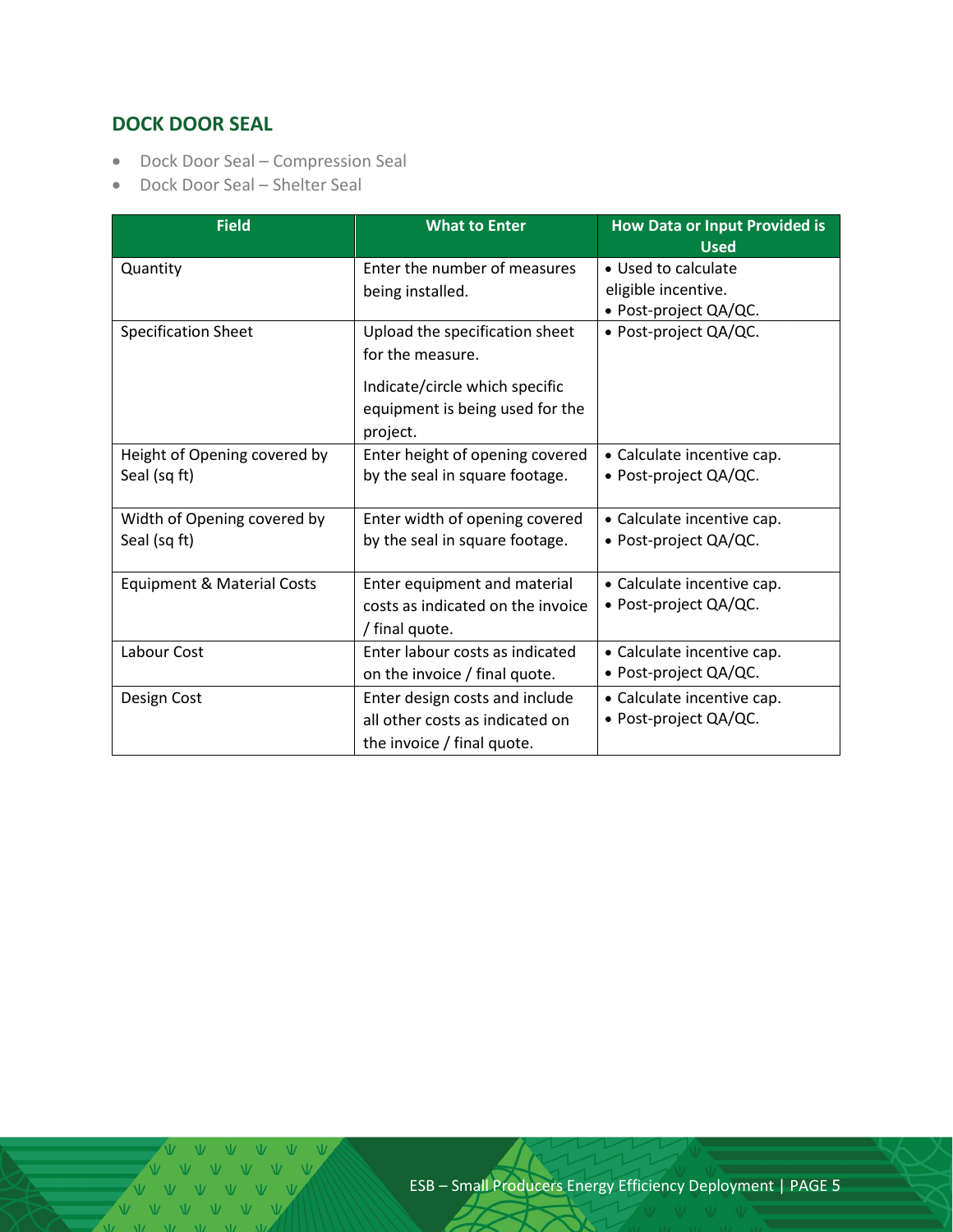## <span id="page-5-0"></span>**HIGH EFFICIENCY WINDOWS**

| <b>Field</b>                          | <b>What to Enter</b>              | <b>How Data or Input Provided is</b><br><b>Used</b> |
|---------------------------------------|-----------------------------------|-----------------------------------------------------|
| Quantity                              | Enter the number of measures      | • Used to calculate                                 |
|                                       | being installed.                  | eligible incentive.                                 |
|                                       |                                   | • Post-project QA/QC.                               |
|                                       |                                   |                                                     |
| <b>Specification Sheet</b>            | Upload the specification sheet    | · Post-project QA/QC.                               |
|                                       | for the measure.                  |                                                     |
|                                       | Indicate/circle which specific    |                                                     |
|                                       | equipment is being used           |                                                     |
|                                       | for project.                      |                                                     |
| Area of New Windows (sq ft)           | Enter area of new window in       | • Calculate incentive cap.                          |
|                                       | square footage.                   | • Post-project QA/QC.                               |
|                                       |                                   |                                                     |
| U-Value of New Windows                | Enter the U-value of new          | • Calculate incentive cap.                          |
|                                       | window as indicated in the        | · Post-project QA/QC.                               |
|                                       | specification sheet.              |                                                     |
| <b>Equipment &amp; Material Costs</b> | Enter equipment and material      | • Calculate incentive cap.                          |
|                                       | costs as indicated on the invoice | • Post-project QA/QC.                               |
|                                       | / final quote.                    |                                                     |
| Labour Cost                           | Enter labour costs as indicated   | • Calculate incentive cap.                          |
|                                       | on the invoice / final quote.     | • Post-project QA/QC.                               |
| Design Cost                           | Enter design costs and include    | • Calculate incentive cap.                          |
|                                       | all other costs as indicated on   | • Post-project QA/QC.                               |
|                                       | the invoice / final quote.        |                                                     |

V V V V V V V V V V V V V  $N$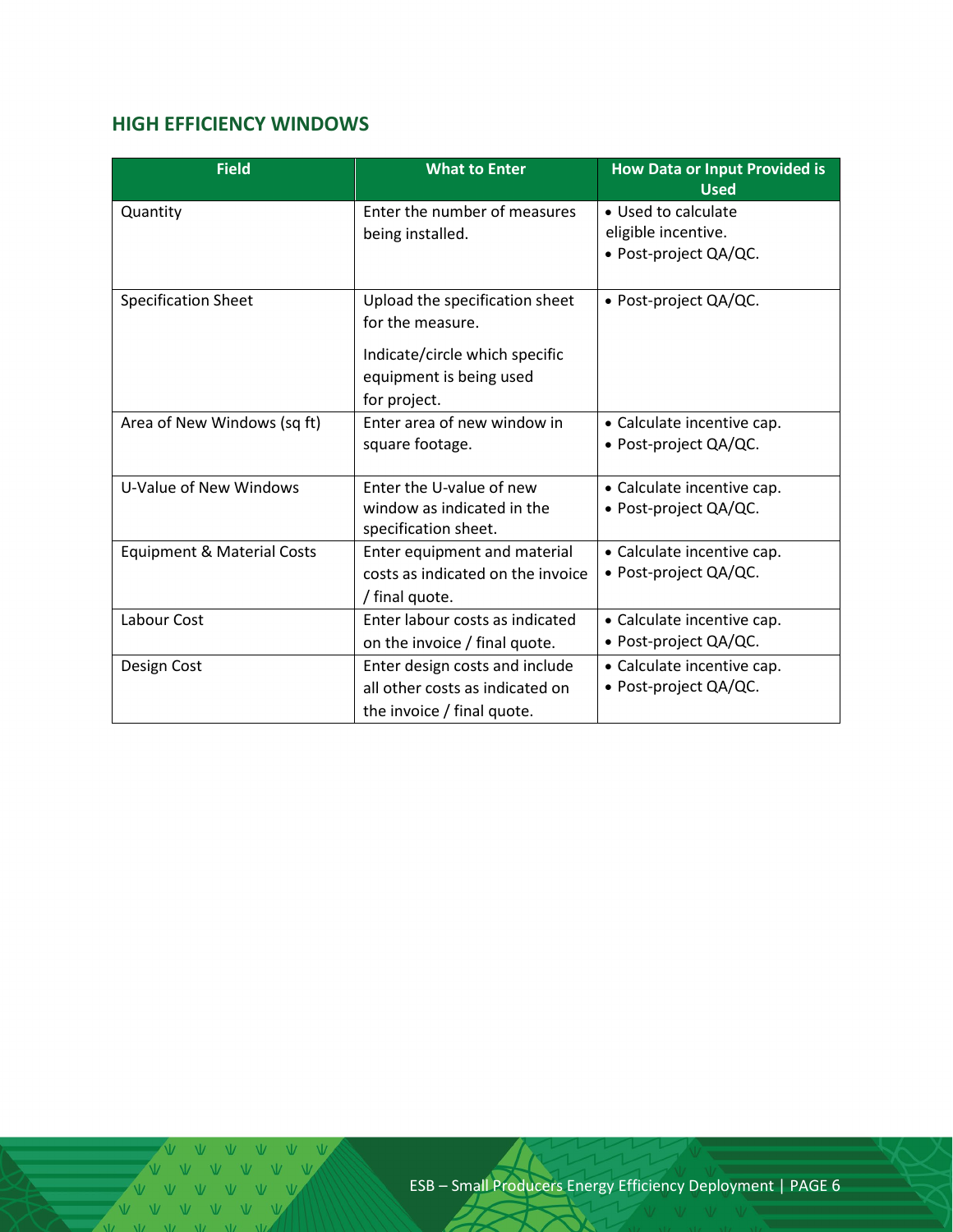## <span id="page-6-0"></span>**INSULATION**

- Ceiling Insulation
- Wall Insulation

| <b>Field</b>                                       | <b>What to Enter</b>                                                                                                                                  | <b>How Data or Input Provided is</b><br><b>Used</b>                        |  |
|----------------------------------------------------|-------------------------------------------------------------------------------------------------------------------------------------------------------|----------------------------------------------------------------------------|--|
| Quantity                                           | Enter the number of measures<br>being installed.                                                                                                      | • Used to calculate<br>eligible incentive.<br>• Post-project QA/QC.        |  |
| <b>Specification Sheet</b>                         | Upload the specification sheet<br>for the measure.<br>Indicate/circle which specific<br>equipment is being used for<br>the project.                   | · Post-project QA/QC.                                                      |  |
| Type of Insulation                                 | Select from the list the type of<br>insulation:<br><b>Batt</b><br>$\bullet$<br><b>Blown-in Insulation</b><br>$\bullet$<br>Spray<br>$\bullet$<br>Panel | · Post-project QA/QC.                                                      |  |
| Area covered by insulation (sq<br>ft)              | Enter area covered by the<br>insulation in square footage.                                                                                            | • Calculate incentive cap.<br>• Post-project QA/QC.                        |  |
| R-Value of New Insulation                          | Enter the R-Value of new<br>insulation as indicated in the<br>specification sheet.                                                                    | • Calculate incentive cap.<br>· Post-project QA/QC.                        |  |
| R-Value of Existing Insulation<br>(before Project) | Enter R-Value of existing<br>insulation.                                                                                                              | • Used for estimating energy<br>savings achieved.<br>· Post-project QA/QC. |  |
| <b>Equipment &amp; Material Costs</b>              | Enter equipment and material<br>costs as indicated on the invoice<br>/ final quote.                                                                   | • Calculate incentive cap.<br>• Post-project QA/QC.                        |  |
| Labour Cost                                        | Enter labour costs as indicated<br>on the invoice / final quote.                                                                                      | • Calculate incentive cap.<br>• Post-project QA/QC.                        |  |
| Design Cost                                        | Enter design costs and include<br>all other costs as indicated on<br>the invoice / final quote.                                                       | • Calculate incentive cap.<br>· Post-project QA/QC.                        |  |

V V V V V V V V V V V V VVVVV  $M = M$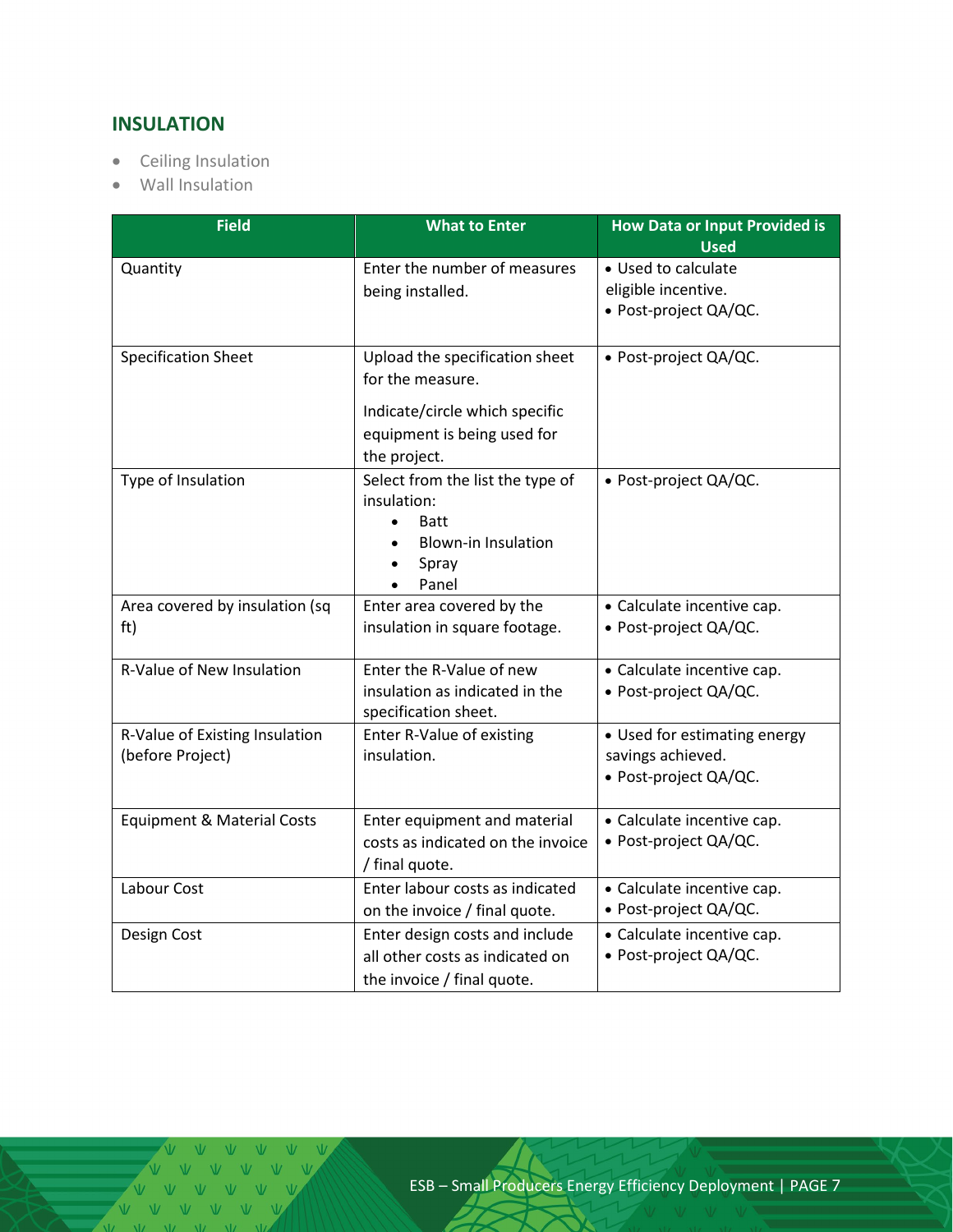## <span id="page-7-0"></span>**STEP 5 OF PRE-PROJECT APPLICATION: ALL BUILDING ENVELOPE AND WINDOWS MEASURES**

| <b>Field</b>                         | <b>What to Enter</b>                                                                                                                                                                                                                                                                                                                     | <b>How Data or Input Provided is</b><br><b>Used</b>                                                 |
|--------------------------------------|------------------------------------------------------------------------------------------------------------------------------------------------------------------------------------------------------------------------------------------------------------------------------------------------------------------------------------------|-----------------------------------------------------------------------------------------------------|
| Cost Quote                           | Quote or invoice should be<br>itemized to include quantity,<br>brand, model numbers for<br>equipment, applicant name,<br>contractor name, facility address<br>and date (Sample quote provided<br>in the Appendix). Costs should be<br>indicated separately for:<br><b>Equipment and Material</b><br>Labour<br>Design and Others<br>Taxes | • Cross-reference against<br>provided costs.<br>• Calculate incentive cap.<br>• Post-project QA/QC. |
| <b>Electricity Bill for Facility</b> | Upload the most recent electricity<br>bill available for the facility.                                                                                                                                                                                                                                                                   | • Ascertain rate class.                                                                             |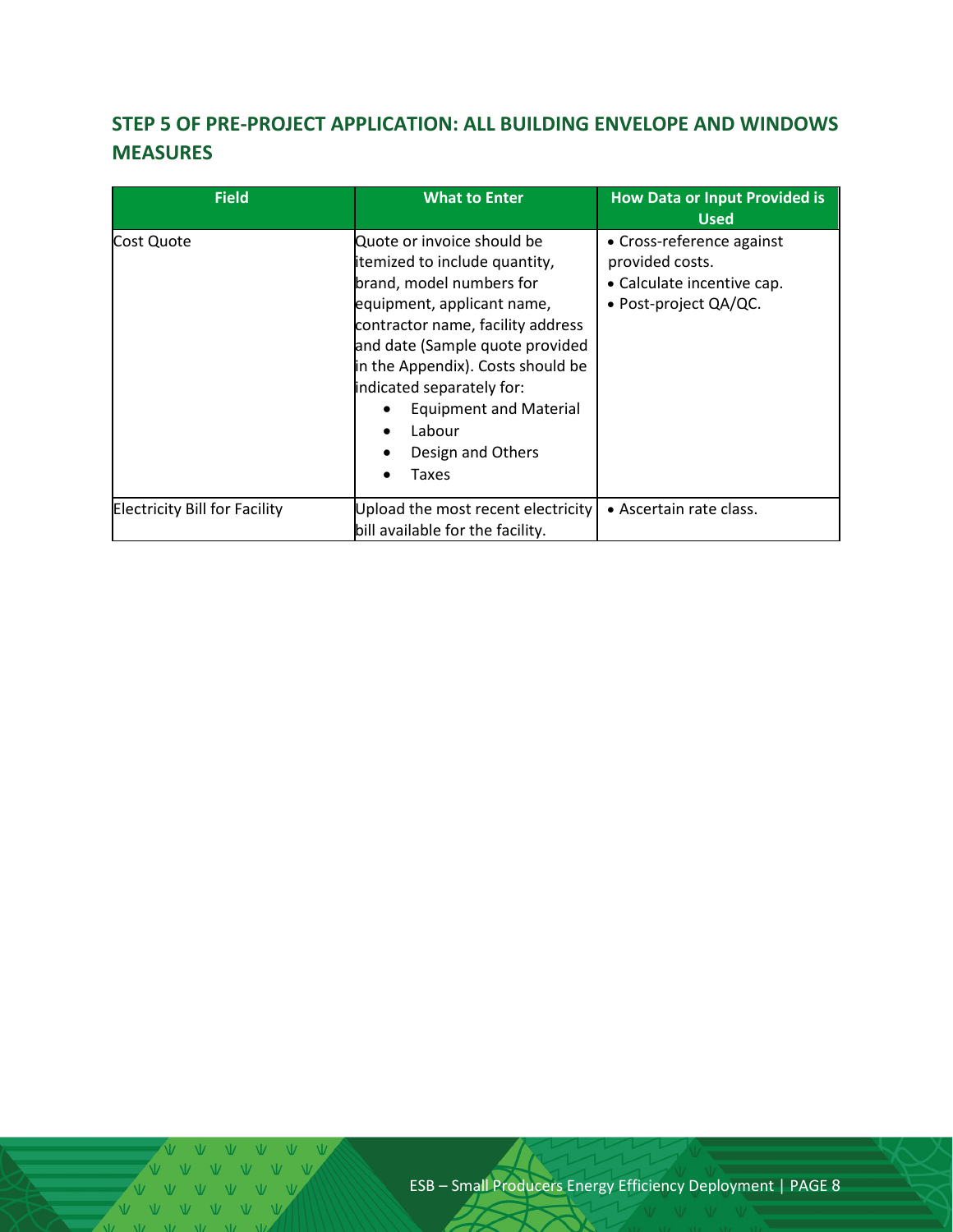### <span id="page-8-0"></span>**POST-PROJECT APPLICATION**

Note that for the post-project application, you will be required to confirm that no changes were made from the pre-project application, unless an Application Change Approval Notice was issued by ERA. In terms of documents required, you will need to provide evidence of the following:

- Invoice for Project Costs
- Proof of Payment for Project Costs
- Post-Project Photo
- Conditions stated in the Notice of Pre-Approval

Participant may be subject to a QA/QC check and asked for additional documentation to facilitate a site visit.